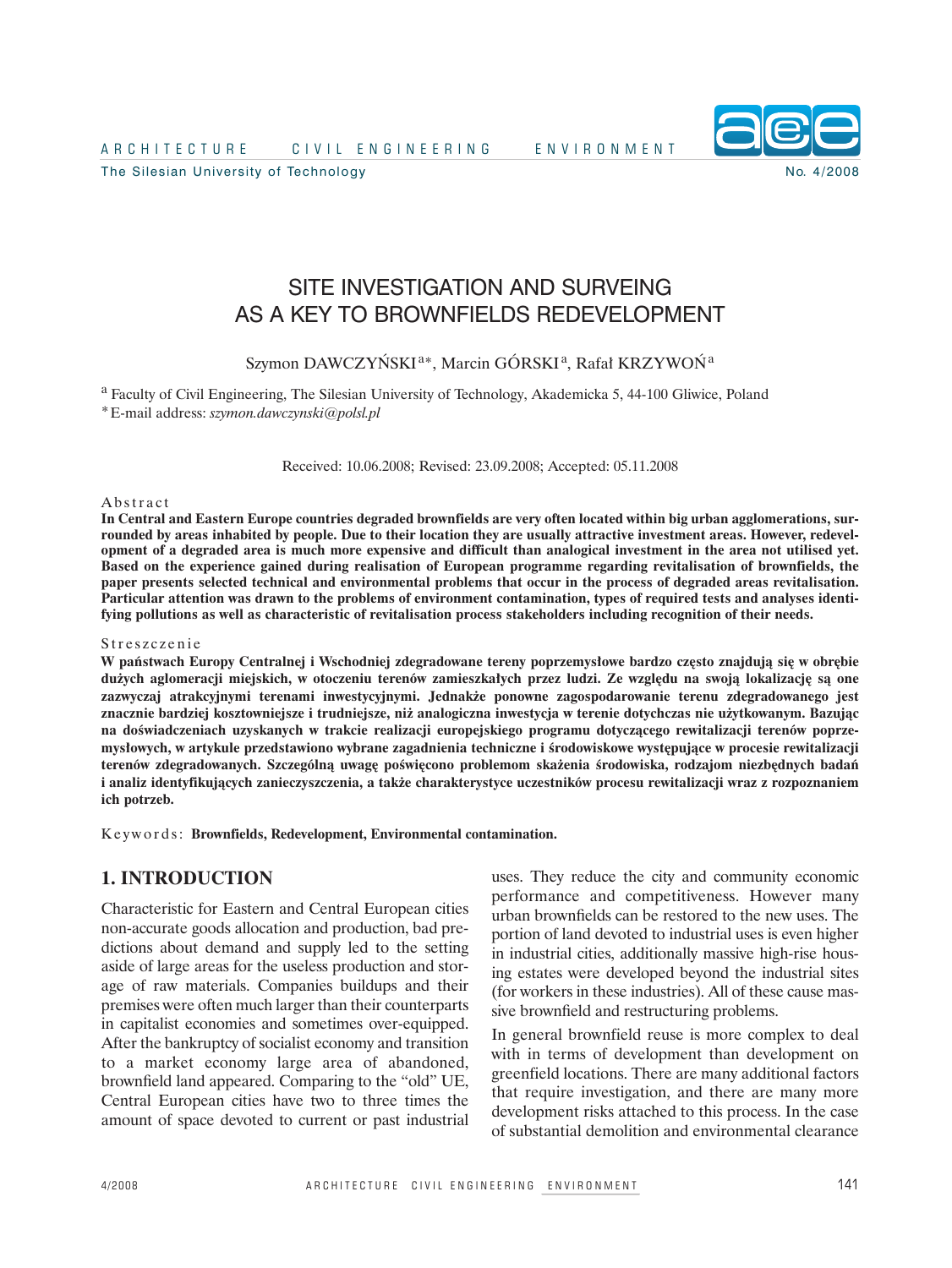work, there may be a gap of several years before a viable site for redevelopment is available. Common practice by sellers is to remove structures to ground level, this can often lead to the developer's perception that all will be plain sailing, that is until such time that his engineers start the site investigation.

# **2. ENVIRONMENT CONTAMINATION INVESTIGATION**

Contamination is usually a result of human industrial or agricultural activities. Contamination may refer the air, topsoil and the subsoil, surface- or groundwater, vegetation, structures, human health.

When promoting the reuse of the brownfield land, measures need to be taken to record the potential risks related to past land use. Theoretically, there should be records or documentation covering the whole period of site use or production, allowing identification of the type, range and possible effects of pollution. In practice, such documentation does not exist, it is not complete or is unreliable. Also, one needs to remember that society's perception of environmental and human risk acceptability is quickly changing and what is today considered a very risky process may have been, even only 20 years ago, considered a standard practice.

In most buildings and processes their users (customers, workers, managers, etc.) are those who possess the most valuable knowledge on what processes or substances were used and where they were used. Plants however close down, people move away or die and the memory of what went on dies with them. It then becomes necessary to employ specialists to establish the likelihood and type of risk related to past use of the site and its structures. This is especially important when land use will be changing to higher value uses, as in most national legislation the referential or allowable level of contamination is related to the land use. Even on national or regional databases inventories of potential sources of environmental contamination are limited to a few survey points and coherent inventories are lacking.

There are several levels of environmental pollution investigation, each suitable for different purposes and different stages of the project. Table 1 describes the main categories of investigation [1]. National environmental legislation may prescribe or recommend the exact formats under which certain categories of investigation are carried out and national regulating bodies usually certify or verify that the Risk Analysis Report recommendations are acceptable. In some cases

national legislation regulators may also need to certify, on completion of remediation, that the agreed remediation limits were adhered too. Special qualifications and certification is usually needed for anything above an outline investigation. In order to reduce the contamination EU recommend permanent monitoring of air [2], water [3], noise [4], pollutions [5] and mining wastes [6]. Those documents are defining the main directions of brownfields investigations.

The most important component of an environmental pollution hazard is the hazard to health. It can be defined as the quality and quantity indicators of negative and positive health results appearing in people who were exposed to it and as the effects of a harmful factor influences. On individual brownfield sites the exposure and related risks may be influenced by the following elements:

- characteristics of the area,
- identification and choice of chemical compound indicators (evaluation of relationship-dose response),
- assessment of the exposure of people to danger during specific scenarios of exposure (frequency, durability of exposure),
- estimation of chemical substances toxicity (carcinogenic and non-carcinogenic).

# **3. OUTLINE INVESTIGATION**

In the short term the goal is to collect the maximum amount of relevant information. The most significant advantage of such a procedure is the high-end value of information obtainable for minimal financial investment.

Preliminary site investigation aims to assess the site and estimate if, and eventually how, the site is contaminated. Unless there are any boreholes recorded, environmental audits (compulsory for certain industries) or any documents assessing the site available to hand we have to make do with the preliminary investigation. Information about production, processes and substances used shows if there were any possible sources of contamination, which combined with the knowledge about the site use and data from maps, surveys, discussions, geo-environmental maps, geological archives, the local department of environmental affairs and other available sources, should be sufficient for an assessment. This should be in terms of, contamination (sure, probable, unlikely) and hazard (acute, medium, safe), migration of contaminants (far reaching, blocked by natural barriers) and also in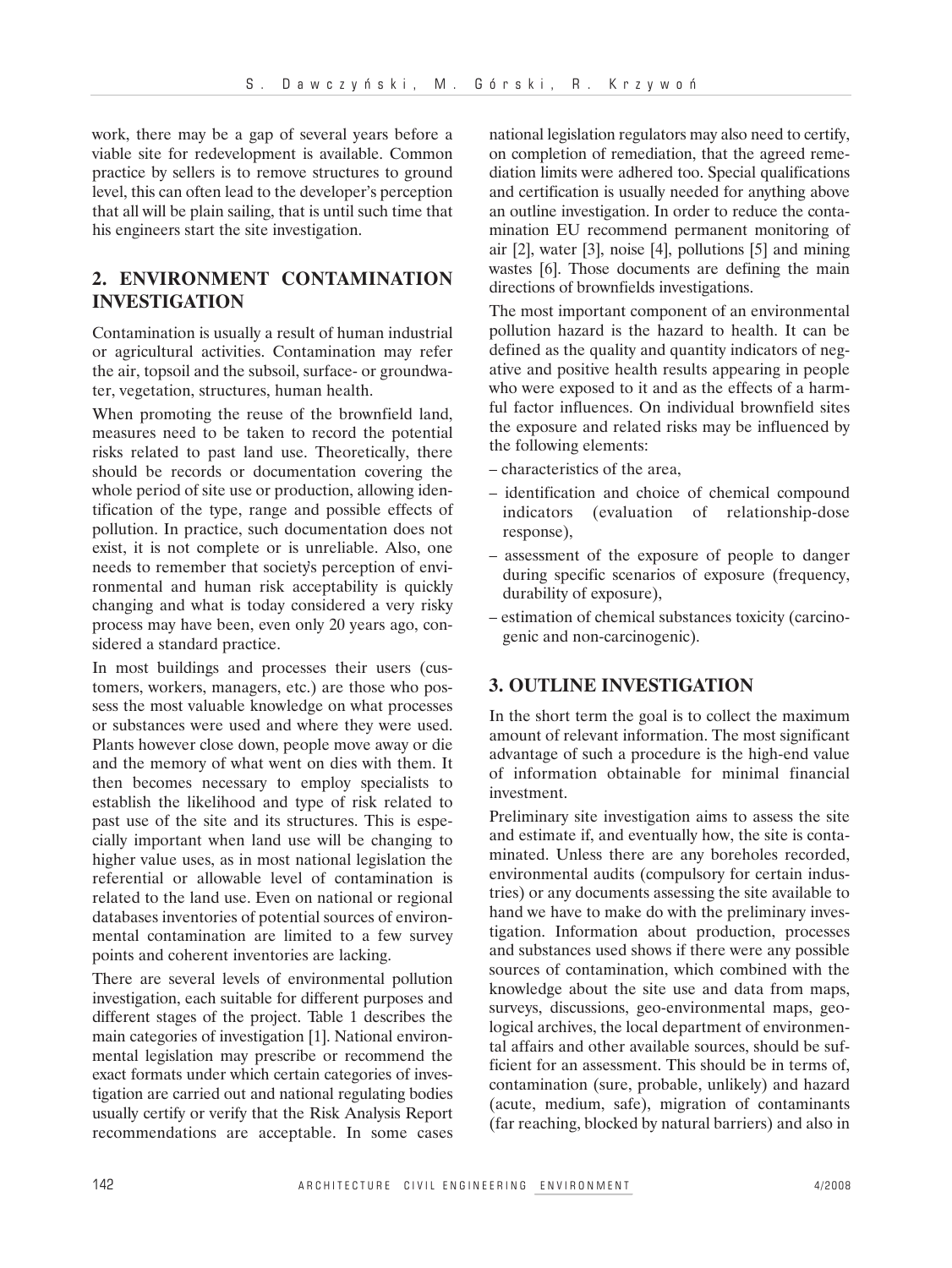# **Table 1.**

| Types of environmental investigations [1]<br><b>Outline</b> investigation<br>(desk search from publicly available information) |                                                                                                      |
|--------------------------------------------------------------------------------------------------------------------------------|------------------------------------------------------------------------------------------------------|
|                                                                                                                                |                                                                                                      |
| what for                                                                                                                       | to establish whether there is a likelihood of<br>a contamination problem                             |
| who does it                                                                                                                    | experienced professional<br>access to public records and those who may<br>remember what went on site |
| output                                                                                                                         | short report indicating site use history and<br>the likelihood of contamination                      |
| how much                                                                                                                       | relatively cheap, 1-2000 Euro, according to<br>complexity                                            |

|                                            | the likelihood of contamination                                                                                                                                         |  |
|--------------------------------------------|-------------------------------------------------------------------------------------------------------------------------------------------------------------------------|--|
| how much                                   | relatively cheap, 1-2000 Euro, according to<br>complexity                                                                                                               |  |
| <b>Environmental audit</b>                 |                                                                                                                                                                         |  |
| when needed                                | when there is a need or a reason to know<br>more                                                                                                                        |  |
| what for                                   | to record in detail what risk processes and<br>substances were involved, where they are<br>located and to identify grounds for no<br>action, monitoring, further action |  |
| who does it                                | specially certified engineer, minimal, gener-<br>ally non-destructive equipment                                                                                         |  |
| output                                     | report identifying and recording the individ-<br>ual risk activities and substances                                                                                     |  |
| how much                                   | moderate cost                                                                                                                                                           |  |
| Site environmental pollution investigation |                                                                                                                                                                         |  |
| when needed                                | when it is necessary to prove the type and<br>scale of contamination                                                                                                    |  |
| what for                                   | to establish the amount and type of pollu-<br>tion, structures, soil and water investigation<br>based on extracted and laboratory tested<br>samples                     |  |
| who does it                                | specialised and certified company, required<br>drilling and specialist analytical equipment<br>and an independent laboratory services                                   |  |
| output                                     | large report, presenting the site investigation<br>information                                                                                                          |  |
| how much                                   | expensive                                                                                                                                                               |  |
| <b>Risk analyses</b>                       |                                                                                                                                                                         |  |
| when needed                                | when the site investigation identifies sub-<br>stantial pollution                                                                                                       |  |
| what for                                   | evaluates all available information arising<br>from site investigation, intended site use<br>and sets the major parameters for the reme-<br>diation work                |  |
| who does it                                | specially certified engineer or company                                                                                                                                 |  |
| output                                     | report containing a set of measures and lim-<br>its for site remediation project                                                                                        |  |
| how much                                   | moderate to expensive                                                                                                                                                   |  |

terms of the potential future use (residential, commercial, recreational, industrial), threads (known, expected), interested parties, financing and next steps towards the redevelopment.

Relevant information for preliminary investigation can be divided into following groups shown in table 2:

**Table 2. Sources of outline investigation [1]**

| General maps:                                                | town plan, local map,<br>plan of distribution networks and grids,<br>land-use limits scheme,<br>GIS resources,<br>orthophoto maps,<br>cadastral map.                                                                                                                                                                                                                                                                    |  |
|--------------------------------------------------------------|-------------------------------------------------------------------------------------------------------------------------------------------------------------------------------------------------------------------------------------------------------------------------------------------------------------------------------------------------------------------------------------------------------------------------|--|
| Specific maps:                                               | geo-environmental maps (geological, geol-<br>ogy, hydro-geological, natural resources,<br>geochemical reactivity of rocks, soil geo-<br>chemical composition of surface waters,<br>geophysical indicators and interpretation,<br>geo-factors, protected areas),<br>map of rainfall,<br>flood plans,<br>culmination flow rates of nearby streams,<br>nearby boreholes and their interpretation,<br>environmental audits. |  |
| General infor-<br>mation:                                    | general information about the construction<br>of the object, (disposition, dimensions,<br>spans – gaps, materials used)<br>detailed project,<br>building services, distribution networks.                                                                                                                                                                                                                               |  |
| Use data:                                                    | way of use, processes, modes of produc-<br>tions, technologies used (volumes, frequen-<br>cies),<br>used substances,<br>changes in use, end of use (dates),<br>cultural and historical technical heritage,<br>accidents, emergencies, sudden deaths,<br>fires, leaks.                                                                                                                                                   |  |
| Information in<br>archives and<br>historical docu-<br>ments: | annals, commentaries,<br>old city plans (prior use of the locality),<br>assessment, any related projects,<br>old photographs.                                                                                                                                                                                                                                                                                           |  |
| Information<br>from the site:                                | walk over,<br>site visit – assessment of the situation,<br>vegetation, animals, colours, smells, quality<br>of water<br>conversation with (former) employees,<br>employers, neighbours, witnesses.                                                                                                                                                                                                                      |  |
| Comparison of<br>legislation:                                | changes in allowed concentrations.                                                                                                                                                                                                                                                                                                                                                                                      |  |

Unfortunately all necessary data cannot be found under one roof. Queries to different offices and departments are necessary, some sources are by order only. Therefore, it is highly recommended to work with more than one site at the same time.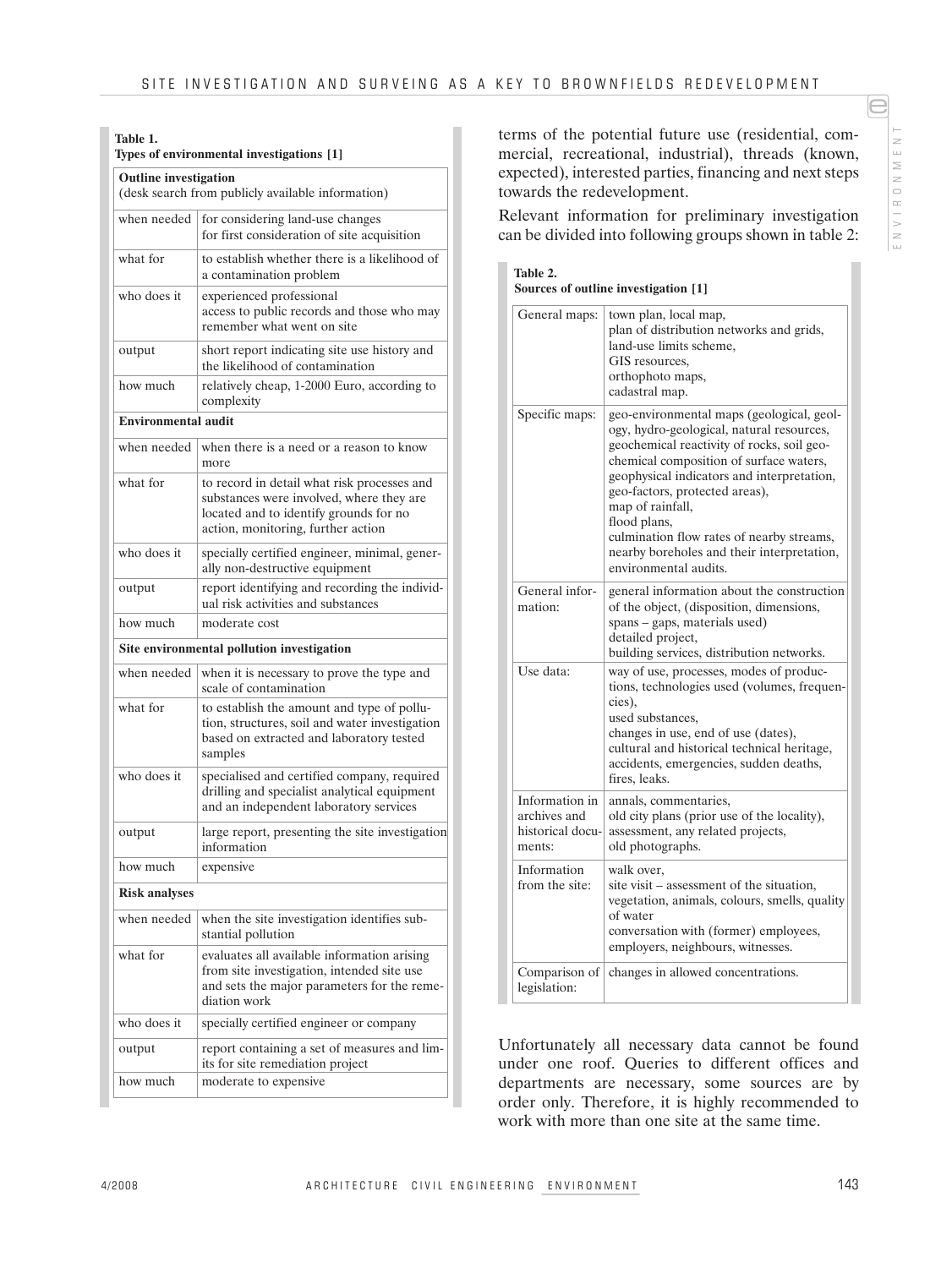Also some extraordinary places can be used to collect useful data. Information can be found among the records kept by the army, approval authorities, units specialised in measurement and estimation of environment conditions.

Data obtained during the survey conducted among local residents and former workers should be treated very carefully as there may be some subjective factors.

### **4. SITE INVESTIGATION**

Preparing any site and especially brownfield site investigation, it is important to know what level of investigation is being commissioned and why it is being done. One must remember that surveying the site can be carried out for various purposes and that various level of detail will be required at various stages of site investigation. Table  $\overline{3}$  explains various types and levels of investigation.

# **5. RISK ANALYSES**

Risks related to brownfield sites reuse for investors, regulators, consultants and public exceed the risks of greenfield development. But the risks for the individ-

ual stakeholders may not be the same as the risks of the others.

Risks can be effectively managed when objectives for their mitigation are clear and are correctly set at the outset. Table 4 illustrates the principal ways in which risks to brownfield sites can be mitigated.

# **6. DUE DILIGENCE AUDIT**

The evaluation phase is the most important step in the investigation process. Strongly urbanised regions are usually packed with degraded areas. Due diligence analysis should minimise risks and protect investors from liability in real-estate and other business transactions with an all-in-one information service that puts him on a secure legal footing. The auditor should:

- handle with confidence brownfield redevelopment projects and multi-interest, commercial, and industrial real-estate transactions,
- review of historical land records,
- get ongoing coverage of the news. Know the latest requirements and be fully prepared to act on changes and trends in the law,

#### **Table 3. Levels of site investigation [1]**

| <b>Desk top investigation</b><br>(information is obtained from available public sources: internet, press, sellers or agents brochures, public records) |                                                                                                                                                                                                                                                                                                                             |  |
|--------------------------------------------------------------------------------------------------------------------------------------------------------|-----------------------------------------------------------------------------------------------------------------------------------------------------------------------------------------------------------------------------------------------------------------------------------------------------------------------------|--|
| what for                                                                                                                                               | - initial perception,<br>- orientation information for facilitating further investigation                                                                                                                                                                                                                                   |  |
| for whom                                                                                                                                               | - client to consider purchase,<br>- developer to consider the development,<br>- consultants to advice clients first brief,<br>– for sellers to understand the site                                                                                                                                                          |  |
| involved into the preparation                                                                                                                          | - individual who needs to know,<br>- individual who is commission to find out.                                                                                                                                                                                                                                              |  |
| range of the product                                                                                                                                   | 1-3 page outline statements                                                                                                                                                                                                                                                                                                 |  |
| approximate cost                                                                                                                                       | free service or next to nothing                                                                                                                                                                                                                                                                                             |  |
| <b>Outline</b> investigation                                                                                                                           | (can cover various aspect such as ownership, land-use, value of site, cost and potential value of possible development)                                                                                                                                                                                                     |  |
| what for                                                                                                                                               | - to establish main fact about the site,<br>- to identify the main risks.                                                                                                                                                                                                                                                   |  |
| for whom                                                                                                                                               | - client to assist with the purchase decision,<br>- developer to assist with the initial development proposal,<br>- consultants to advice on first development proposals,<br>- regulating authorities to formulate their initial opinion on reuse of the site,<br>– for sellers to understand the risks related to the site |  |
| involved into the preparation                                                                                                                          | specialist project management or surveying practitioner, who may invite other parties                                                                                                                                                                                                                                       |  |
| range of the product                                                                                                                                   | 10-20 page report                                                                                                                                                                                                                                                                                                           |  |
| approximate cost                                                                                                                                       | max. 3000 $\in$                                                                                                                                                                                                                                                                                                             |  |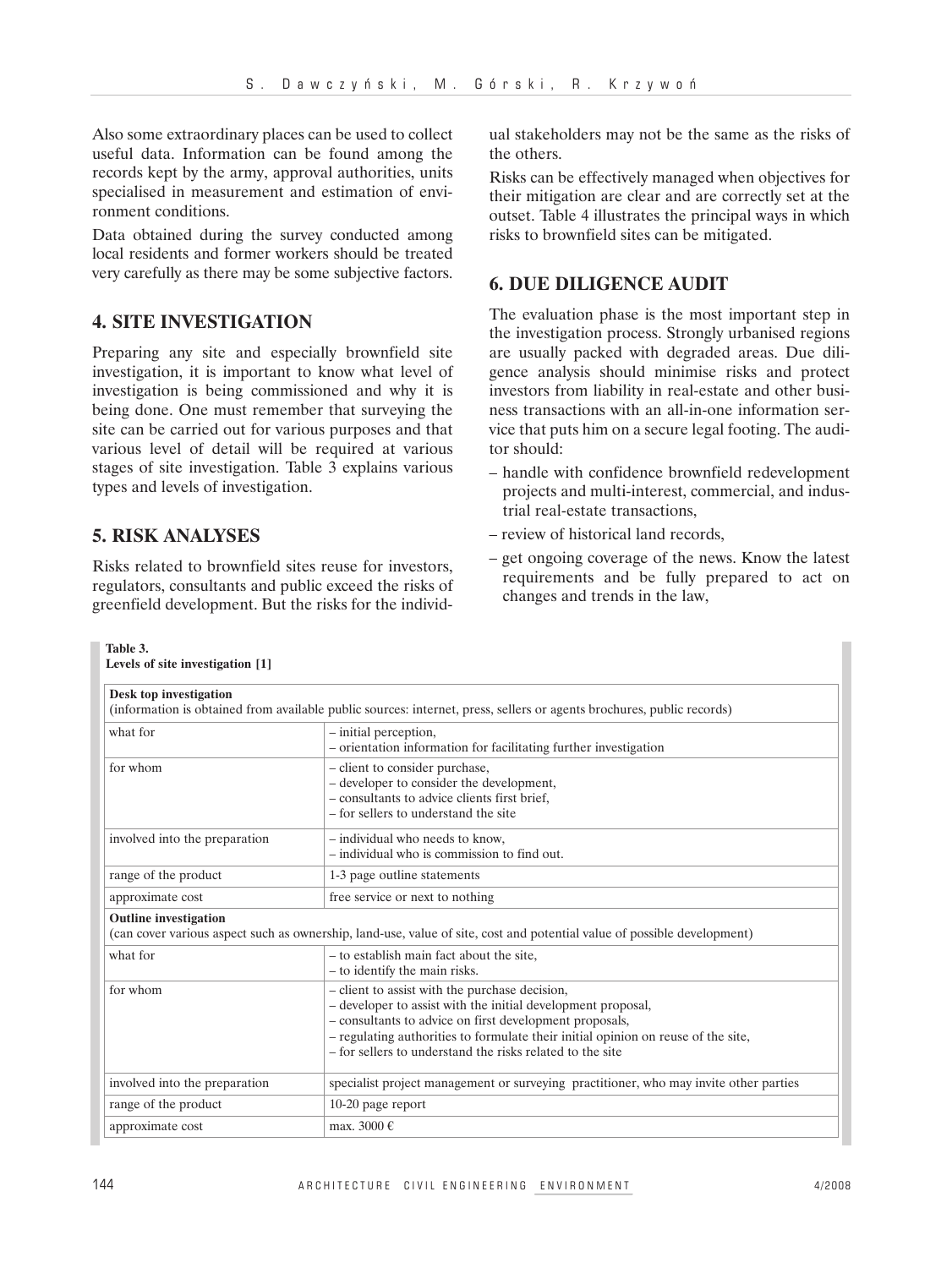| -      |
|--------|
| 2      |
| ш      |
|        |
| ë      |
| $\cup$ |
| œ      |
|        |
|        |
|        |
| ш      |

e

| <b>Detailed investigation</b> | there may be several types of investigation going on proving various facts and risks identified in the outline investigation                                                                                                            |  |
|-------------------------------|-----------------------------------------------------------------------------------------------------------------------------------------------------------------------------------------------------------------------------------------|--|
| what for                      | to confirm record and analyse the main facts                                                                                                                                                                                            |  |
| for whom                      | - client to confirm the purchase decision,<br>- developer to formulate the outline development proposal,<br>- consultants to produce specific advice on issues identified,<br>- regulating authorities to formulate their requirements. |  |
| involved into the preparation | specialist consultant or lawyers                                                                                                                                                                                                        |  |
| range of the product          | reports of various type, in accordance with commissioning documents                                                                                                                                                                     |  |
| approximate cost              | cost money (based on private agreement, but may be regulated by the professional levels of fees)                                                                                                                                        |  |

#### **Specialised investigation**

for example legal title, ownership, environmental pollution, environmental assets and barriers, demolition and dilapidation schedules, infrastructure availability, condition and ownership, ground and foundation condition, structural reports of existing structures, financial feasibility, outline development proposal, real estate valuation, risk analysis.

| what for                                                                                                                                                                        | to precisely analyse or confirm needed information                                                                                                                                                                                                         |  |
|---------------------------------------------------------------------------------------------------------------------------------------------------------------------------------|------------------------------------------------------------------------------------------------------------------------------------------------------------------------------------------------------------------------------------------------------------|--|
| for whom                                                                                                                                                                        | - client – to elaborate the purchase decision,<br>- developer – to elaborate the outline development proposal,<br>- consultants – to produce specific detailed advice on identified issues,<br>- regulating authorities – to elaborate their requirements. |  |
| involved into the preparation                                                                                                                                                   | specialist consultant, experts or lawyers                                                                                                                                                                                                                  |  |
| range of the product                                                                                                                                                            | reports of various type, in accordance with commissioning documents                                                                                                                                                                                        |  |
| approximate cost                                                                                                                                                                | cost money (based on private agreement, but may be regulated by the professional levels of fees)                                                                                                                                                           |  |
| Due diligence detailed analysis reviewing and evaluating all the available information, on complex projects can be carried out at the<br>intermediate level and at detail level |                                                                                                                                                                                                                                                            |  |
| what for                                                                                                                                                                        | to confirm or denounce the investment decision                                                                                                                                                                                                             |  |
| for whom                                                                                                                                                                        | - client – to accept or refuse the purchase decision,<br>- developer – to accept or refuse development proposal                                                                                                                                            |  |
| involved into the preparation                                                                                                                                                   | specialist team lead by a senior project manager consultant or by client procurement direc-<br>tor                                                                                                                                                         |  |
| range of the product                                                                                                                                                            | purchase/development decision                                                                                                                                                                                                                              |  |
| approximate cost                                                                                                                                                                | can cost a lot of money (involves a number of professionals, based on private agreement, but<br>may be regulated by the professional levels of fees).                                                                                                      |  |

#### **Table 4. Environmental risk management**

| step               | what for                                                                                                       | product                                                                                                                                                                                                                                                                                                                                                                                                             |
|--------------------|----------------------------------------------------------------------------------------------------------------|---------------------------------------------------------------------------------------------------------------------------------------------------------------------------------------------------------------------------------------------------------------------------------------------------------------------------------------------------------------------------------------------------------------------|
| <b>Analysis</b>    | to select, specify and characterise of<br>environmental hazards                                                | a series of analytical maps showing the ecological conditions of the ter-<br>ritory – geology, hydrology, climate, soil, biodiversity, positive and neg-<br>ative features of relevant complexes                                                                                                                                                                                                                    |
| Interpretation     | to interpret focused characteristics<br>of the land                                                            | indicators (e.g. sensitivity, ecological importance, carrying capacity) that<br>represent the baseline for the evaluation of environmental problems as<br>well as for the elimination proposals                                                                                                                                                                                                                     |
| <b>Evaluation</b>  | to evaluate collected records and to<br>determine of ecological problem<br>areas                               | evaluation of the present land use, its adverse impact from the point of<br>view of ecology and correspondence with the ecological principles                                                                                                                                                                                                                                                                       |
| <b>Proposition</b> | to solve the environmental problems<br>of given land and the to optimize of<br>spatial and functional land use | series of measures and propositions for the minimisation of environ-<br>mental risk associated with measures that focus on the removal of envi-<br>ronmental stresses (e.g. decontamination of soil, new air cleaning tech-<br>nologies), propositions for the increase of ecological stability and biodi-<br>versity, for the environmental protection and conservation, for the nat-<br>ural resources protection |